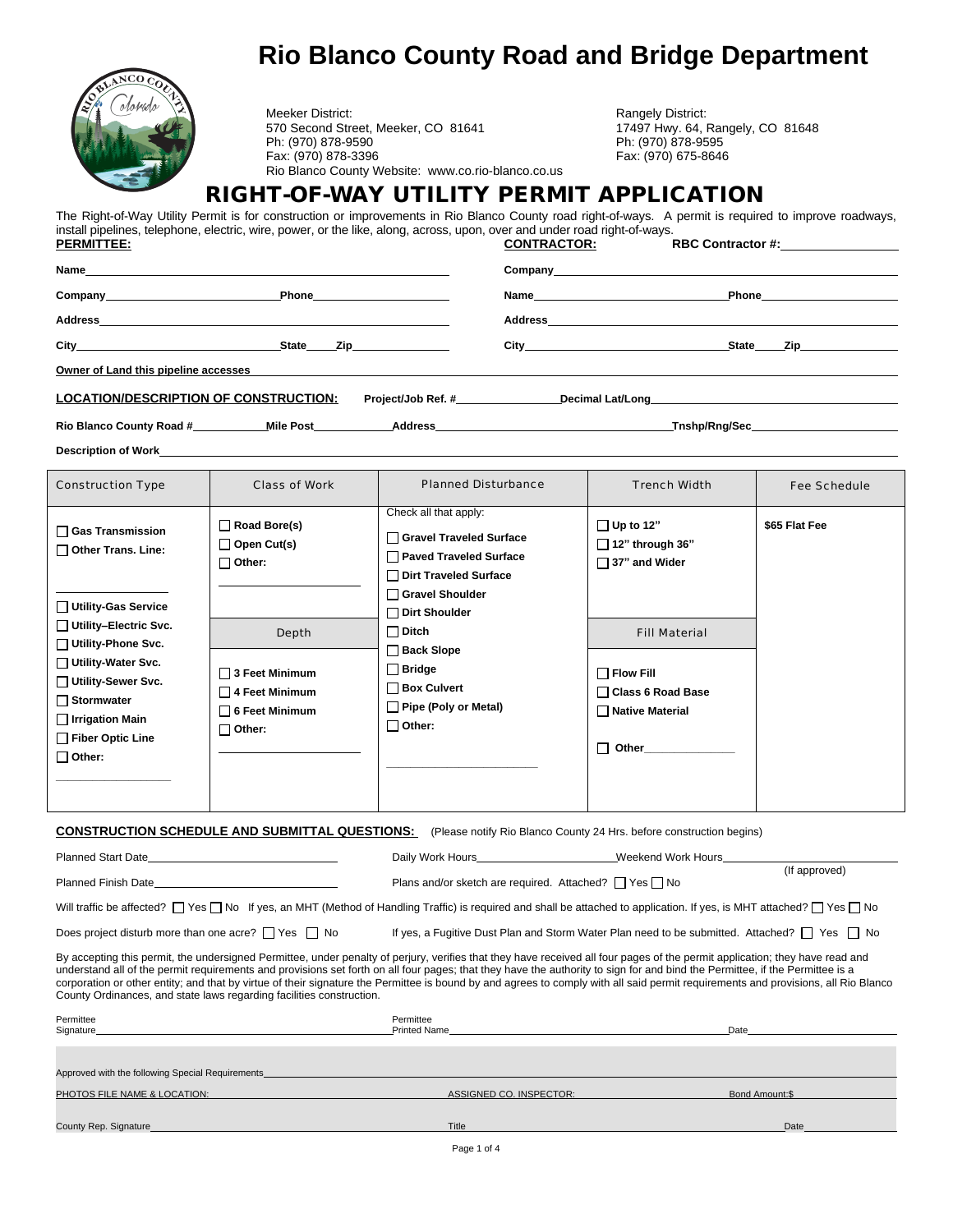

Meeker District:<br>17497 Hwy 64. For the Street. Meeker. CO 81641 Ph: (970) 878-9590<br>Fax: (970) 878-3396

17497 Hwy. 64, Rangely, CO 81648<br>Ph: (970) 878-9595 Fax: (970) 878-3396 Fax: (970) 375-8646

Rio Blanco County Website: www.co.rio-blanco.co.us

#### RIGHT OF WAY UTILITY PERMIT REQUIREMENTS

- 1. **Bond.** Permittee or Contractor shall provide a surety bond or other security for the total amount required to restore the right-of-way upon which the projected lines are to be installed or constructed, based upon current Rio Blanco County contract prices for the performance of such work. Said security shall remain in effect for a period of time of twenty-four (24) months after all installation and construction of said lines have been completed. The amount of the security shall be established by the Rio Blanco County Road & Bridge Director. Whether or not covered by a bond, Permittee shall reimburse Rio Blanco County for any and all expenses incurred by Rio Blanco County within 24 months after completion of any work, as a result of, or related to, failure by Contractor to perform all installation, construction, maintenance or other work pursuant to this permit, in a workmanlike manner.
- 2. **Insurance.** Permittee or Contractor shall secure and maintain insurance policies that will protect himself, his subcontractors, and Rio Blanco County from claims for bodily injury, death, or property damage, which may arise from the installation and/or construction contemplated herein, or caused by the lines which are installed and/or constructed as permitted herein. Rio Blanco County, Colorado, by and through the Board of County Commissioners of the County of Rio Blanco, its officers and employees, must be named as a "Certificate Holder" upon said insurance policies. The following insurance policies are required:
	- (a) Statutory Worker's Compensation

(b) Contractor's public liability and property damage in the following sums:

| Bodily Injury: |           | Property Damage: |           |  |
|----------------|-----------|------------------|-----------|--|
| Each Person    | \$150,000 | Each Accident    | \$150,000 |  |
| Each Accident  | \$600,000 | Aggregate        | \$600,000 |  |

(c) Automobile public liability and property damage in the following sums:

| Bodily Injury: |           | Property Damage: |           |
|----------------|-----------|------------------|-----------|
| Each Person    | \$150,000 | Each Accident    | \$150,000 |
| Each Accident  | \$600,000 |                  |           |

A Certificate of Insurance shall be delivered to the Rio Blanco County Road & Bridge Department. Said Certificate of Insurance shall contain a thirty-day written notice of cancellation in favor of Rio Blanco County, Colorado. Said insurance must be in force during the period of installation and construction contemplated herein and for a period of twelve (12) months thereafter. The requirement of insurance naming Rio Blanco County as a "Certificate Holder" may be waived by written consent of the Rio Blanco County Road and Bridge Director if the project is less than one-half miles long, if the work may be completed within two days, if there are no overnight road closures, and if there has not been a waiver for the same Permittee within the last six (6) months. This waiver will not eliminate the requirement for insurance to protect the Permittee required in this section.

- 3. **Cost to Rio Blanco County.** Permittee fully understands that all line installation and/or construction will be performed at no expense whatsoever to Rio Blanco County.
- 4. **Ownership and Maintenance.** Permittee shall own, maintain, operate and repair any line installed or constructed herein in accordance with the regulations, conditions, and terms of this Permit. No lines installed within a County right-of-way may be abandoned by the owner at any time. Although the lines may be retired, they may not be abandoned, and all responsibility for such lines remains with the owner. Even though such lines may be abandoned pursuant to other existing rules or regulations, Rio Blanco County does not recognize nor accept any lines designated by any other sources as abandoned and Rio Blanco County will continue to expect such lines to be maintained or removed by Permittee.
- 5. **Indemnification.** Permittee, its agents, employees, subcontractors, contractors, and assigns hereby agree to hold Rio Blanco County, Colorado, the agencies thereof, and their officers and employees harmless from any and all loss and damage or any claims which may arise out of or be connected with the construction, installation, maintenance, alteration, removal, or presence of the lines installed and/or constructed herein referred to or any work or facility connected therewith within the area covered by this permit; excluding any such loss and damage or any claims (including consequential damages) which may be caused solely by the negligence of Rio Blanco County, the agencies thereof, or its officers and employees.
- 6. **Stop Work.** Rio Blanco County shall have the right to order Permittee to stop work anytime Rio Blanco County believes that a violation of this permit has occurred or if there is danger to the public safety if the work continues.
- 7. **Revocability.** Rio Blanco County reserves the right to revoke this permit at any time, should Permittee fail to comply with any of the requirements of this permit. Should this permit be revoked, Permittee must obtain a new permit and pay all the required fees therein in order to continue with the project contemplated herein. Any lines or materials installed by Permittee prior to the revocation of the permit remain the responsibility of Permittee and shall be maintained or removed by Permittee at the discretion of Rio Blanco County.
- 8. **Venue.** Venue shall be in Rio Blanco County, Colorado in any civil court action brought pursuant to the permit.
- 9. **Warranty of Right-of-way.** Rio Blanco County does not warrant the right-of-way by the issuance of this permit. Permittee is responsible for determining the ownership of properties traversed by its lines, the location of all property boundary lines, and the ownership of all right-ofways. A permit may be issued for a right-of-way apparently owned by Rio Blanco County but not regularly maintained as a road. Any Permittee who wishes to place lines within a right-of-way not maintained as a road must meet all requirements of the landowners to either side of the right-of-way.

PERMITTEE INITIALS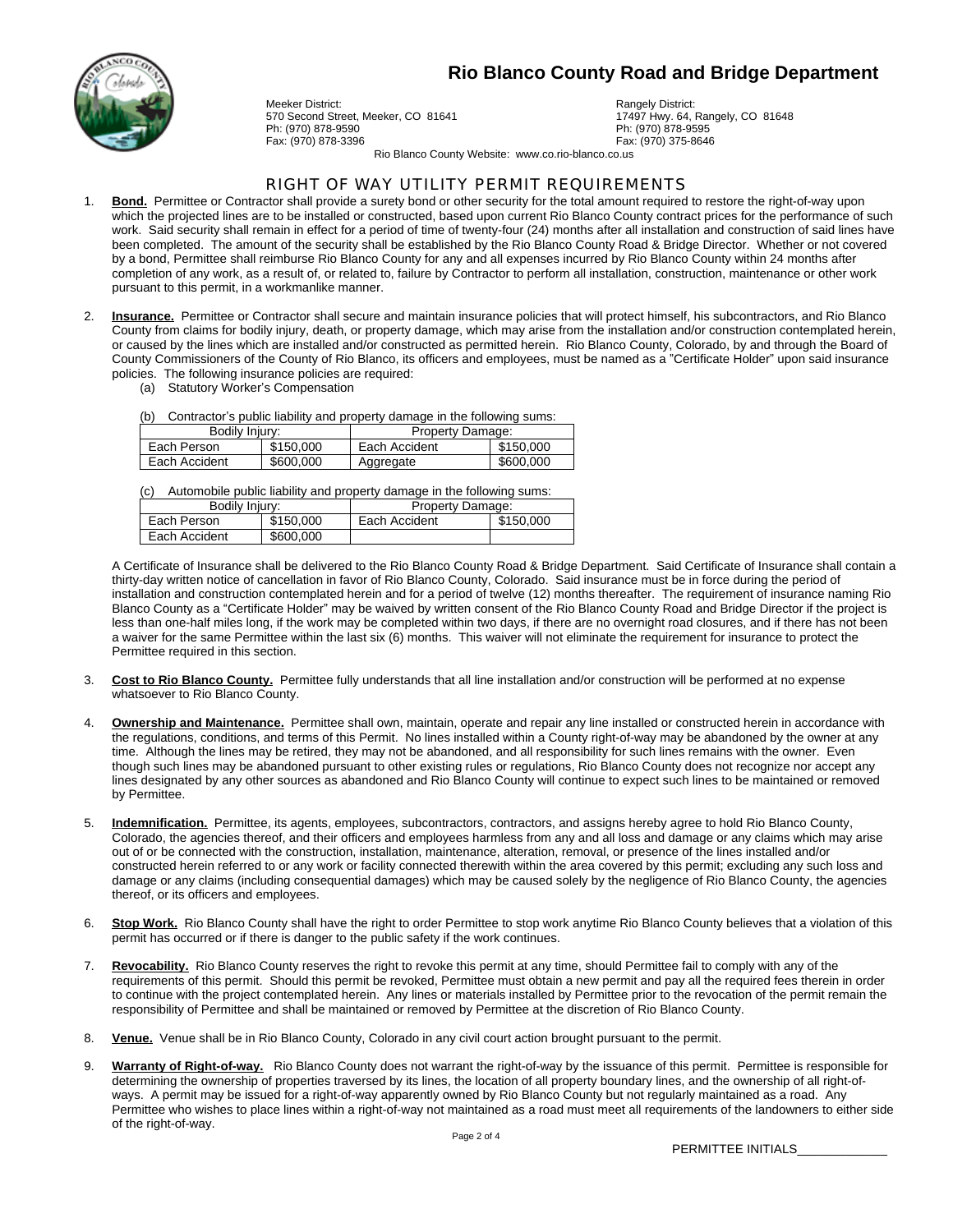

Meeker District:<br>1990 - The Meeker CO 81641 - Rangely District: Rangely District:<br>1990 - The Meeker CO 81641 - Rangely District: Rangely District: Ph: (970) 878-9590 Ph: (970) 878-9595 Fax: (970) 878-3396

17497 Hwy. 64, Rangely, CO 81648<br>Ph: (970) 878-9595

Rio Blanco County Website: www.co.rio-blanco.co.us

#### RIGHT OF WAY UTILITY PERMIT CONSTRUCTION PROVISIONS

- 1. **Work Without Permit.** Commencement of construction prior to payment of fees and granting of approvals will result in applicable fees being doubled. Construction without inspection is subject to rejection. Permits or copies of Permits shall be kept on the site of the work while it is in progress in the custody of the individual in charge and shall be exhibited upon request made by any county official.
- 2. **Inspections.** Inspection of the work performed in the Rio Blanco County right-of-way is required. Permittee shall notify Rio Blanco County Road & Bridge Department at least 24 hours prior to the start of construction and 24 hours prior to completion of the project so that inspection may be conducted by the County. The presence of Rio Blanco County employees on the construction site shall not guarantee or qualify the Permittee and/or contractor's performance.
- 3. **Expiration.** Permit expires six (6) months from date issued unless the construction has commenced and is being diligently pursued to completion.
- 4. **Traffic Flow.** Traffic shall be maintained on all right-of-ways. A "Method of Handling Traffic" Plan (MHT) shall be submitted and approved prior to approval of any utility permit for any work location where the orderly flow of traffic is interrupted. Detour routing shall require seventytwo (72) hours advance notice to the Rio Blanco County Road & Bridge Dept.
- 5. **MUTCD Compliance.** Permittee shall provide all necessary signs, barricades and work zone traffic control in accordance with the Manual of Uniform Traffic Control Devices and its latest Colorado Supplement in order to warn oncoming motorists of any installation or construction work.
- 6. **No Cleats, Track Equipment, or Haul Trucks.** No cleated or track equipment may work or move over asphalt surfaces without mats. Haul trucks designed for off-road work are prohibited on asphalt surfaces without a waiver letter from the Rio Blanco County Road & Bridge Director.
- 7. **Surety Bond Forfeiture.** All disturbed portions of the right-of-way are to be returned to their original condition at the time designated by Rio Blanco County. If not, Rio Blanco County will perform or contract such remedial work and Permittee shall forfeit its surety bond in order to pay for all work done. Permittee shall be billed by Rio Blanco County for an additional twenty-five (25%) percent of the remedial cost as an administrative fee in effectuating such remedial work.
- 8. **After Hours Work Area.** At the end of each day during the installation and construction:
	- (a) All materials must be removed from the traveled portion of the right-of-way.
	- (b) All excavations upon the traveled portions of the right-of-way must be back filled and compacted.
	- (c) All materials and excavations off the traveled portions of the right-of-way must be properly signed, in accordance with the Manual on Uniform Traffic Control Devices, and its latest Colorado Supplement.
- 9. **No Asphalt Surface Cuts.** Under no condition are asphalt surfaces to be cut unless otherwise specified in the "Special Requirements" section of the issued permit. If an asphalt road cut is granted, the cut shall be repaired with an all weather surface (hot bituminous pavement or cold mix asphalt) prior to opening the road or lane to traffic. Cold mix asphalt is considered a temporary patch and will need to be replaced with hot bituminous pavement as soon as possible. All backfill and compaction requirements apply prior to replacing a temporary or finished surface.
- 10. **Frozen Working Conditions**. No installation or construction is to be performed when the ground is frozen to a depth which will cause damage to the right-of-way as determined by the Rio Blanco County Road & Bridge Department.
- 11. **Inadvertent Utility Damage.** No culverts, irrigation structures, drain lines, utility lines, or any other facilities within the right-of-way are to be cut or damaged. In the event Permittee inadvertently damages a facility within a right-of-way, Permittee must first notify the owner of the damaged facility, and Permittee must either immediately repair and replace the damaged facility or pay for the owner to repair and replace the same, in accordance with the desires of the owner. All damaged facilities are to be inspected by Rio Blanco County before being concealed in any manner. Drainage and barrow ditches are to be restored to original condition immediately after backfilling is completed. It is the duty of Permittee to anticipate all underground obstructions such as culverts, irrigation structures, drain lines, or utility lines. As a reminder, it is the responsibility of the excavator to call for locates as per C.R.S. 9-1.5-105.
- 12. **Lines and Bridges.** No utility lines or cable shall be attached in any manner to any bridges unless written approval for such attachment is first obtained from the Rio Blanco County Director. When fiber optic lines are being installed in a portion of right-of-way where a bridge is located, the fiber optic lines must be installed at the extreme outside edge of the right-of-way, if existing utility lines conflict with the installation location, the fiber optic company will need to pursue either a private right-of-way or an alternate depth of installation.
- 13. **Line Markers.** Permittee shall mark all lines installed or constructed herein with markers acceptable to Rio Blanco County, Colorado. Permittee shall place a minimum of two markers per mile, a marker at each end of any bridge or ditch crossing which the lines are installed or constructed upon, and a marker at each side of any bridge or ditch crossing which the lines are installed or constructed upon, and a marker at each side of any road which is crossed by said lines.
- 14. **Non-Ferrous Lines.** The installation of non-ferrous lines in any right-of-way shall require a suitable means to facilitate future line location, such as metallic warning tape installed above the line.

PERMITTEE INITIALS